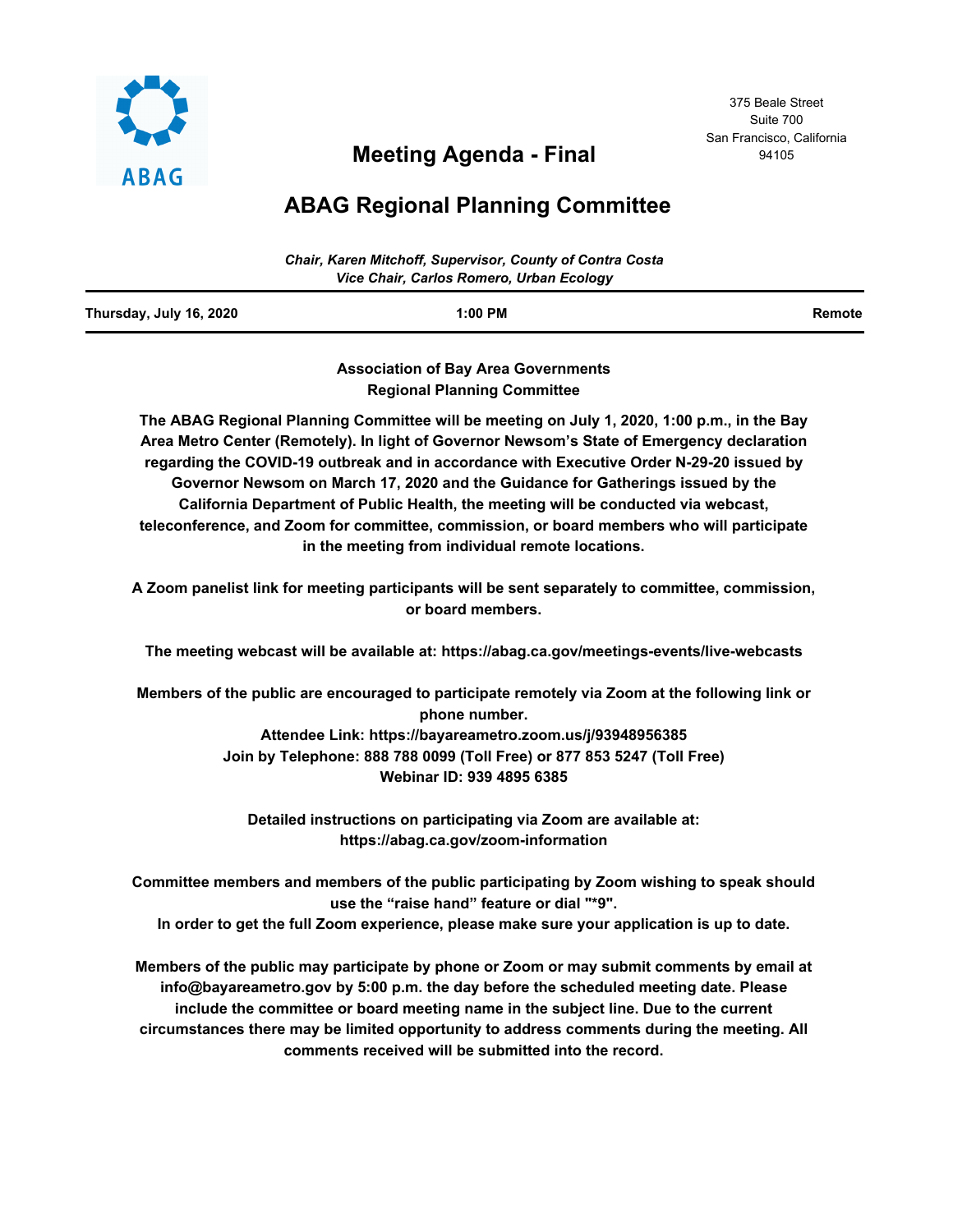**The ABAG Executive Board may act on any item on the agenda. The meeting is scheduled to begin at 1:00 p.m. Agenda, roster and webcast available at https://abag.ca.gov For information, contact Clerk of the Board at (415) 820-7913.**

#### **Roster**

**Susan Adams, Jesse Arreguin, Marily Ezzy Ashcraft, Rick Bonilla, Mark Boucher, Monica Brown, Paul Campos, David Canepa, Kathleen Cha, Cindy Chavez, Amber Crabbe, Diane Dillon, Pat Eklund, Neysa Fligor, Scott Haggerty, Russell Hancock, Melissa Jones, Rafael Mandelman, Nathan Miley, Karen Mitchoff, Julie Pierce, David Rabbitt, Belia Ramos, Matt Regan, Katie Rice, Carlos Romero, Mark Ross, Al Savay, Gregory Scharff, Scott Sedgley, James Spering, Sonja Trauss, Lori Wilson**

## **1. Call to Order / Roll Call / Confirm Quorum**

#### **2. Public Comment**

*Informational*

#### **3. Chair's Report**

**3.a.** [20-1109](http://mtc.legistar.com/gateway.aspx?m=l&id=/matter.aspx?key=20974) Concluding the Regional Planning Committee's Housing Subcommittee Approval *Action:* Karen Mitchoff *Presenter:* Attachments: [Item 3a Summary Sheet Housing Subcommittee.pdf](http://mtc.legistar.com/gateway.aspx?M=F&ID=b5e655bc-78a3-4fcc-8065-59b078eeccc7.pdf)

## **4. Consent Calendar**

- **4.a.** [20-0975](http://mtc.legistar.com/gateway.aspx?m=l&id=/matter.aspx?key=20839) Approval of ABAG Regional Planning Committee Minutes of May 6, 2020 Approval *Action: Presenter:* Clerk of the Board *Attachments:* [Item 4a Minutes 202000506 Draft.pdf](http://mtc.legistar.com/gateway.aspx?M=F&ID=2d511b27-158c-4347-963a-ac4fa668c9a7.pdf)
- **5. Plan Bay Area 2050**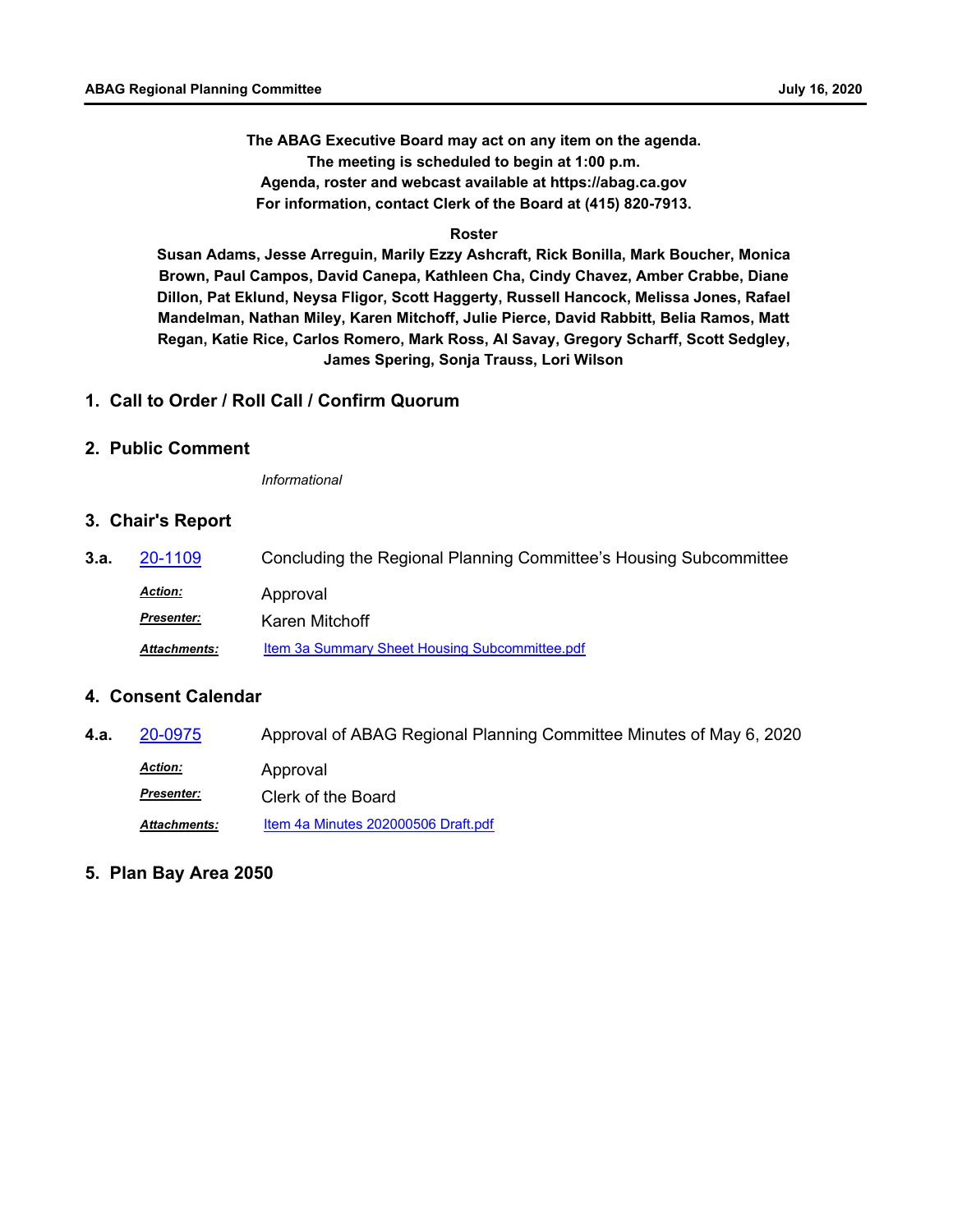| 5.a. | 20-1006             | Plan Bay Area 2050 Draft Blueprint: Key Findings                                                                                                                             |
|------|---------------------|------------------------------------------------------------------------------------------------------------------------------------------------------------------------------|
|      |                     | Presentation on the findings from the Draft Blueprint analysis, highlighting<br>successes and shortcomings in advance of stakeholder workshops later<br>this month.          |
|      | <b>Action:</b>      | Information                                                                                                                                                                  |
|      | <b>Presenter:</b>   | Dave Vautin                                                                                                                                                                  |
|      | <b>Attachments:</b> | Item 5a 1 Summary Sheet PBA50 DraftBlueprintFindings.pdf                                                                                                                     |
|      |                     | Item 5a 2 PBA50 DraftBlueprintFindings AttachmentA Presentation.pdf                                                                                                          |
|      |                     | Item 5a 3 PBA50 DraftBlueprintFindings AttachmentB StrategiesHandout.pdf                                                                                                     |
|      |                     | Item 5a 4 Attachment C FINAL PBA50 DraftBlueprint Outcomes.pdf                                                                                                               |
| 5.b. | 20-1008             | Plan Bay Area 2050: Additional Priority Development Areas (PDA)<br>Submitted for Final Blueprint                                                                             |
|      |                     | Presentation highlighting PDA nominations received during the second<br>round of submissions this spring in advance of ABAG Executive Board<br>adoption for Final Blueprint. |
|      | <b>Action:</b>      | Information                                                                                                                                                                  |
|      | <b>Presenter:</b>   | Mark Shorett                                                                                                                                                                 |
|      | <b>Attachments:</b> | <b>Item 5b 1 Summary Sheet PDAs Round 2.pdf</b>                                                                                                                              |
|      |                     | Item 5b 2 Attachment Combined ABAG Resolution 02 2020 Revised.pdf                                                                                                            |
|      |                     |                                                                                                                                                                              |

# **6. Regional Housing Needs Allocation**

RHNA: Regional Housing Needs Determination (RHND) **6.a.** [20-1005](http://mtc.legistar.com/gateway.aspx?m=l&id=/matter.aspx?key=20869)

> Report on the Regional Housing Needs Determination as developed by the State Housing and Community Development (HCD) Department, and discuss any next steps.

| Action:           | Information                                      |  |  |
|-------------------|--------------------------------------------------|--|--|
| <u>Presenter:</u> | Paul Fassinger and Gillian Adams                 |  |  |
| Attachments:      | Item 6a 1 Summary Sheet RHND.pdf                 |  |  |
|                   | Item 6a 2 Attachment A Staff Memo on RHND v7.pdf |  |  |
|                   | Item 6a 3 Attachment B HCD Memo on RHND v4.pdf   |  |  |

## **7. Adjournment / Next Meeting**

*The next meeting of the ABAG Regional Planning Committee is on September 2, 2020.*